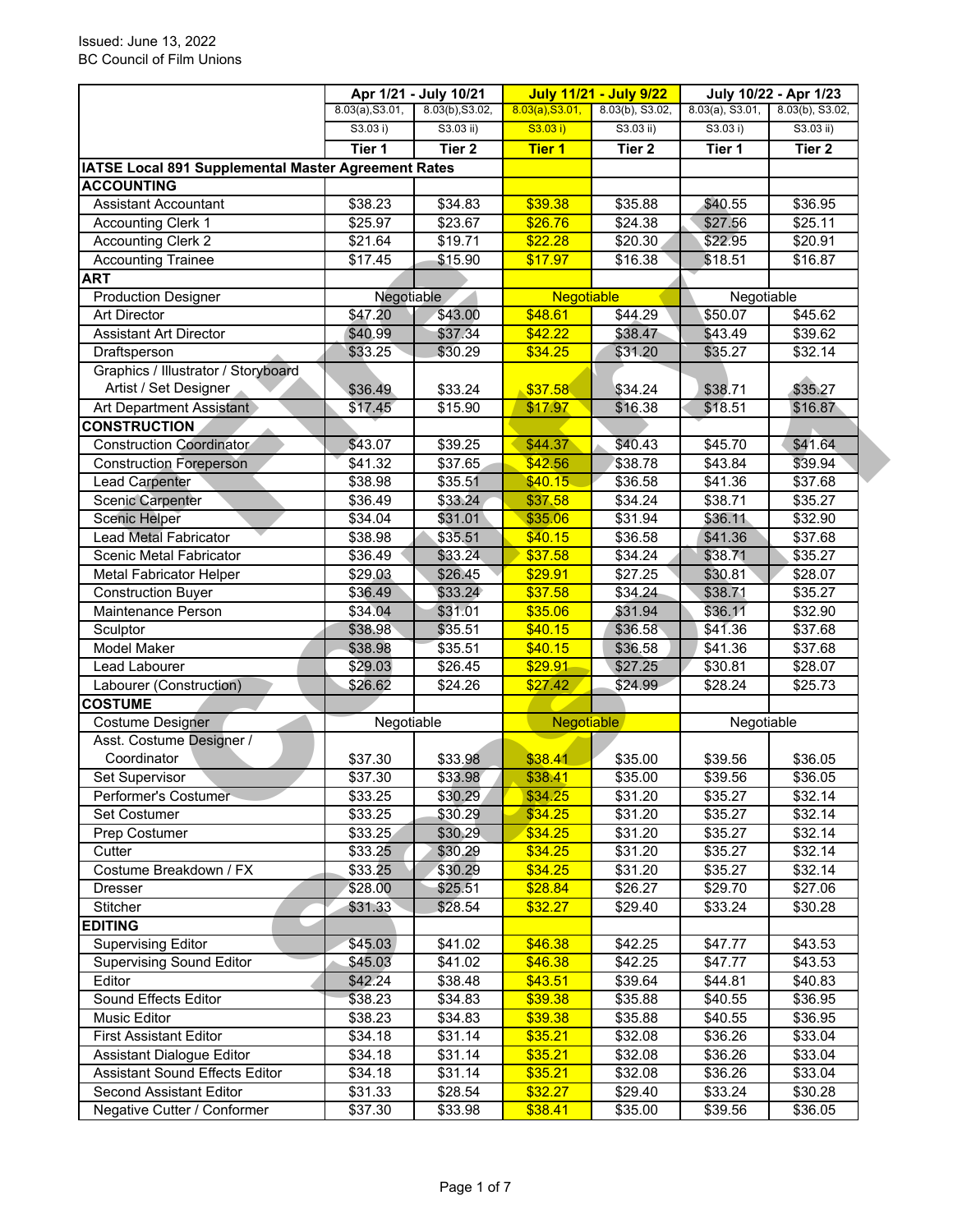|                                                                                                                                           |                 | Apr 1/21 - July 10/21 |                 | <b>July 11/21 - July 9/22</b><br>July 10/22 - Apr 1/23 |                    |                    |
|-------------------------------------------------------------------------------------------------------------------------------------------|-----------------|-----------------------|-----------------|--------------------------------------------------------|--------------------|--------------------|
|                                                                                                                                           | 8.03(a), S3.01, | 8.03(b), S3.02,       | 8.03(a), S3.01, | 8.03(b), S3.02,                                        | $8.03(a)$ , S3.01, | 8.03(b), S3.02,    |
|                                                                                                                                           | S3.03 i)        | $S3.03$ ii)           | S3.03 i)        | $S3.03$ ii)                                            | S3.03 i)           | $S3.03$ ii)        |
|                                                                                                                                           | Tier 1          | Tier <sub>2</sub>     | <b>Tier 1</b>   | Tier <sub>2</sub>                                      | Tier 1             | Tier <sub>2</sub>  |
| IATSE Local 891 Supplemental Master Agreement Rates (continued)                                                                           |                 |                       |                 |                                                        |                    |                    |
| <b>FIRST AID / CRAFT SERVICE</b>                                                                                                          |                 |                       |                 |                                                        |                    |                    |
| First Aid / Craft Service                                                                                                                 | \$38.23         | \$34.83               | \$39.38         | \$35.88                                                | \$40.55            | \$36.95            |
| <b>First Aid</b>                                                                                                                          | \$31.33         | \$28.54               | \$32.27         | \$29.40                                                | \$33.24            | \$30.28            |
| <b>Craft Service</b>                                                                                                                      | \$29.03         | \$26.45               | \$29.91         | \$27.25                                                | \$30.81            | \$28.07            |
| <b>GREENS</b>                                                                                                                             |                 |                       |                 |                                                        |                    |                    |
| <b>Head Greensperson</b>                                                                                                                  | \$38.23         | \$34.83               | \$39.38         | \$35.88                                                | \$40.55            | \$36.95            |
| Best Person (Lead Person)                                                                                                                 | \$34.18         | \$31.14               | \$35.21         | \$32.08                                                | \$36.26            | \$33.04            |
| Greensperson                                                                                                                              | \$31.33         | \$28.54               | \$32.27         | \$29.40                                                | \$33.24            | \$30.28            |
| Greens Helper                                                                                                                             | \$28.00         | \$25.51               | \$28.84         | \$26.27                                                | \$29.70            | \$27.06            |
| <b>GRIPS</b>                                                                                                                              |                 |                       |                 |                                                        |                    |                    |
| Key Grip                                                                                                                                  | \$38.23         | \$34.83               | \$39.38         | \$35.88                                                | \$40.55            | \$36.95            |
| Second Grip                                                                                                                               | \$34.18         | \$31.14               | \$35.21         | \$32.08                                                | \$36.26            | \$33.04            |
| Lead Grip / Setup                                                                                                                         | \$34.18         | \$31.14               | \$35.21         | \$32.08                                                | \$36.26            | \$33.04            |
| Dolly Operator                                                                                                                            | \$34.18         | \$31.14               | \$35.21         | \$32.08                                                | \$36.26            | \$33.04            |
| <b>Rigging Grip</b>                                                                                                                       | \$33.25         | \$30.29               | \$34.25         | $\overline{$31.20}$                                    | \$35.27            | \$32.14            |
| Grip                                                                                                                                      | \$31.33         | \$28.54               | \$32.27         | \$29.40                                                | \$33.24            | \$30.28            |
| <b>HAIR</b>                                                                                                                               |                 |                       |                 |                                                        |                    |                    |
| <b>Hair Department Head</b>                                                                                                               | \$38.23         | \$34.83               | \$39.38         | \$35.88                                                | \$40.55            | \$36.95            |
| <b>Assistant Hairstylist</b>                                                                                                              | \$34.18         | \$31.14               | \$35.21         | \$32.08                                                | \$36.26            | \$33.04            |
| <b>Second Assistant Hairstylist</b>                                                                                                       | \$31.33         | \$28.54               | \$32.27         | \$29.40                                                | \$33.24            | \$30.28            |
| <b>LIGHTING / ELECTRICS</b>                                                                                                               |                 |                       |                 |                                                        |                    |                    |
| Head Lighting Technician                                                                                                                  | \$38.23         | \$34.83               | \$39.38         | \$35.88                                                | \$40.55            | \$36.95            |
| <b>Assistant Head Lighting</b>                                                                                                            |                 |                       |                 |                                                        |                    |                    |
| Technician                                                                                                                                | \$34.18         | \$31.14               | \$35.21         | \$32.08                                                | \$36.26            | \$33.04            |
| <b>Lighting Board Operator</b>                                                                                                            | \$34.18         | \$31.14               | \$35.21         | \$32.08                                                | \$36.26            | \$33.04            |
| Head Rigging Lighting Technician                                                                                                          | \$34.18         | \$31.14               | \$35.21         | \$32.08                                                | \$36.26            | \$33.04            |
| Generator Operator                                                                                                                        | \$34.18         | \$31.14               | \$35.21         | \$32.08                                                | \$36.26            | \$33.04            |
| Lighting Technician /                                                                                                                     |                 |                       |                 |                                                        |                    |                    |
| Lamp Operator*                                                                                                                            | \$31.33         | \$28.54               | \$32.27         | \$29.40                                                | \$33.24            | \$30.28            |
| Set Wire Technician                                                                                                                       | \$33.25         | \$30.29               | \$34.25         | \$31.20                                                | \$35.27            | \$32.14            |
| Any Lighting Technician who is assigned to operate balloon lighting shall receive \$0.80 per hour more than the Lighting Technician rate. |                 |                       |                 |                                                        |                    |                    |
| <b>MAKE-UP</b>                                                                                                                            |                 |                       |                 |                                                        |                    |                    |
| <b>Special Makeup Effects</b>                                                                                                             |                 |                       | Negotiable      |                                                        | Negotiable         |                    |
|                                                                                                                                           | Negotiable      |                       |                 |                                                        |                    |                    |
| Makeup Department Head                                                                                                                    | \$38.23         | \$34.83               | \$39.38         | \$35.88<br>\$32.08                                     | \$40.55            | \$36.95<br>\$33.04 |
| First Assistant Makeup Artist                                                                                                             | \$34.18         | \$31.14               | \$35.21         |                                                        | \$36.26            |                    |
| Second Assistant Makeup Artist                                                                                                            | \$31.33         | \$28.54               | \$32.27         | \$29.40                                                | \$33.24            | \$30.28            |
| Third Assistant Makeup Artist                                                                                                             | \$21.24         | \$19.35               | \$21.88         | \$19.93                                                | \$22.54            | \$20.53            |
| <b>PAINTING</b>                                                                                                                           |                 |                       |                 |                                                        |                    |                    |
| <b>Paint Coordinator</b>                                                                                                                  | \$42.55         | \$38.77               | \$43.83         | \$39.93                                                | \$45.14            | \$41.13            |
| Lead Painter                                                                                                                              | \$38.98         | \$35.51               | \$40.15         | \$36.58                                                | \$41.36            | \$37.68            |
| Scenic Artist                                                                                                                             | \$38.98         | \$35.51               | \$40.15         | \$36.58                                                | \$41.36            | \$37.68            |
| Sign Painter / Fabricator                                                                                                                 | \$38.98         | \$35.51               | \$40.15         | \$36.58                                                | \$41.36            | \$37.68            |
| Automotive Sprayer                                                                                                                        | \$38.98         | $\overline{$}35.51$   | \$40.15         | \$36.58                                                | \$41.36            | \$37.68            |
| <b>Scenic Painter</b>                                                                                                                     | \$36.49         | \$33.24               | \$37.58         | \$34.24                                                | \$38.71            | \$35.27            |
| Wallpaper Hanger                                                                                                                          | \$36.49         | \$33.24               | \$37.58         | \$34.24                                                | \$38.71            | \$35.27            |
| Plasterer                                                                                                                                 | \$36.49         | \$33.24               | \$37.58         | \$34.24                                                | \$38.71            | \$35.27            |
| Set Painter                                                                                                                               | \$34.66         | \$31.58               | \$35.70         | \$32.53                                                | \$36.77            | \$33.51            |
| Paint Labourer                                                                                                                            | \$26.62         | \$24.26               | \$27.42         | \$24.99                                                | \$28.24            | \$25.73            |
| <b>PRODUCTION OFFICE</b>                                                                                                                  |                 |                       |                 |                                                        |                    |                    |
| <b>Production Office Coordinator</b>                                                                                                      | \$38.23         | \$34.83               | \$39.38         | \$35.88                                                | \$40.55            | \$36.95            |
| Asst. Production Coordinator                                                                                                              | \$34.18         | \$31.14               | \$35.21         | \$32.08                                                | \$36.26            | \$33.04            |
| 2nd Asst. Production Coord.                                                                                                               | \$19.08         | \$17.38               | \$19.66         | \$17.91                                                | \$20.25            | \$18.45            |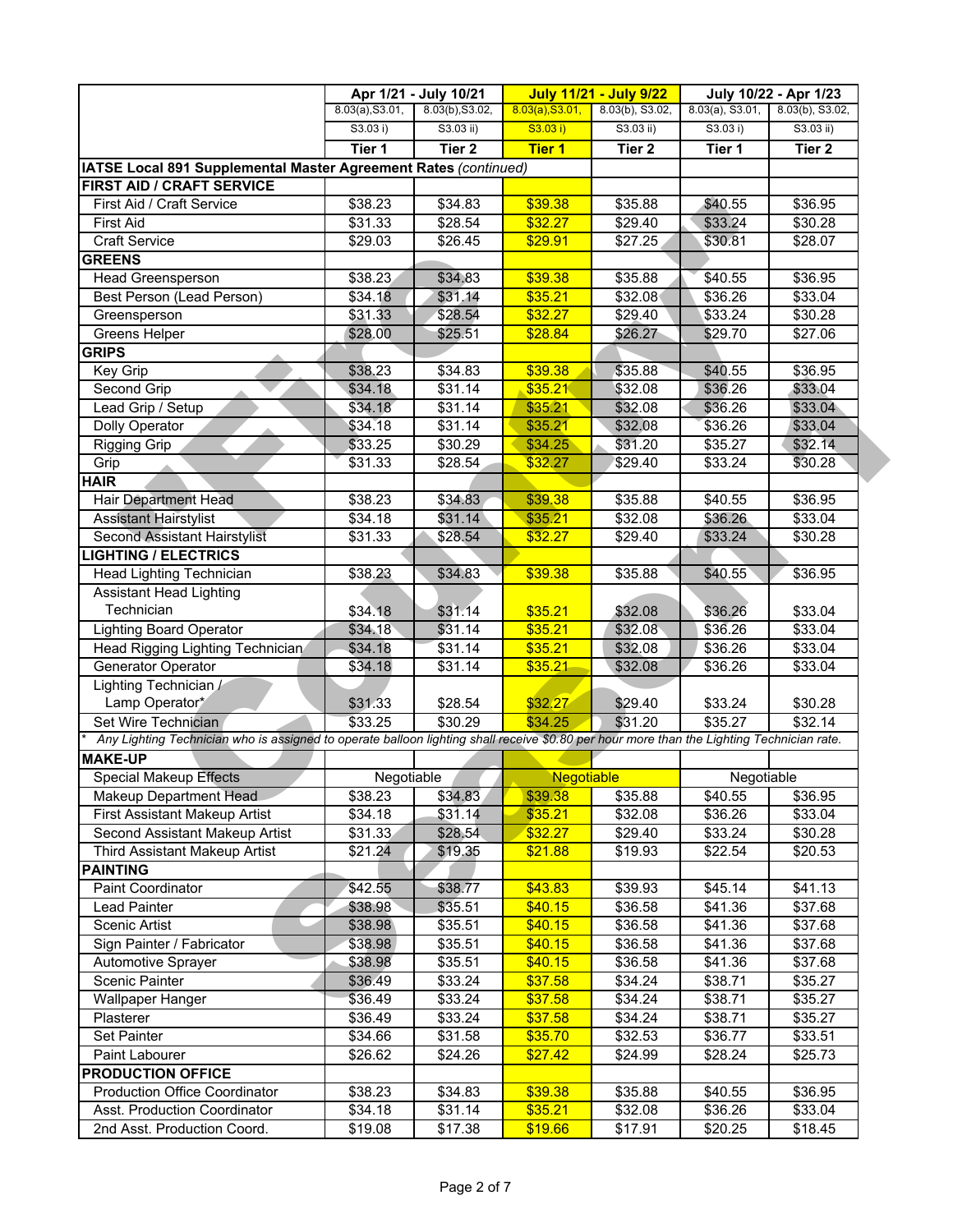|                                                                 |                 | Apr 1/21 - July 10/21 |                 | <b>July 11/21 - July 9/22</b> |                    | July 10/22 - Apr 1/23 |
|-----------------------------------------------------------------|-----------------|-----------------------|-----------------|-------------------------------|--------------------|-----------------------|
|                                                                 | 8.03(a), S3.01, | 8.03(b), S3.02,       | 8.03(a), S3.01, | 8.03(b), S3.02,               | $8.03(a)$ , S3.01, | 8.03(b), S3.02,       |
|                                                                 | S3.03 i)        | $S3.03$ ii)           | S3.03 i)        | $S3.03$ ii)                   | S3.03 i)           | $S3.03$ ii)           |
|                                                                 | Tier 1          | Tier <sub>2</sub>     | <b>Tier 1</b>   | Tier 2                        | Tier 1             | Tier 2                |
| IATSE Local 891 Supplemental Master Agreement Rates (continued) |                 |                       |                 |                               |                    |                       |
| <b>PROPS</b>                                                    |                 |                       |                 |                               |                    |                       |
| <b>Property Master</b>                                          | \$38.23         | \$34.83               | \$39.38         | \$35.88                       | \$40.55            | \$36.95               |
| <b>Assistant Property Master</b>                                | \$37.30         | \$33.98               | \$38.41         | \$35.00                       | \$39.56            | \$36.05               |
| Props Buyer                                                     | \$34.04         | \$31.01               | \$35.06         | \$31.94                       | \$36.11            | \$32.90               |
| Props                                                           | \$31.33         | \$28.54               | \$32.27         | \$29.40                       | \$33.24            | \$30.28               |
| <b>SCRIPT SUPERVISORS / CONTINUITY COORDINATOR</b>              |                 |                       |                 |                               |                    |                       |
| Script Supevisor /                                              |                 |                       |                 |                               |                    |                       |
| Continuity Coord.                                               | \$38.23         | \$34.83               | \$39.38         | \$35.88                       | \$40.55            | \$36.95               |
| Assistant to Script Supervisor /                                |                 |                       |                 |                               |                    |                       |
| <b>Continuity Coordinator</b>                                   | \$21.56         | \$19.65               | \$22.21         | \$20.24                       | \$22.88            | \$20.84               |
| <b>SET DECORATING</b>                                           |                 |                       |                 |                               |                    |                       |
| Set Decorator                                                   | \$38.23         | \$34.83               | \$39.38         | \$35.88                       | \$40.55            | \$36.95               |
| <b>Assistant Set Decorator</b>                                  | \$35.46         | \$32.31               | \$36.52         | \$33.28                       | \$37.62            | \$34.28               |
| Set Buyer                                                       | \$33.25         | \$30.29               | \$34.25         | \$31.20                       | \$35.27            | \$32.14               |
| Lead Dresser                                                    | \$32.26         | \$29.39               | \$33.23         | \$30.27                       | \$34.23            | \$31.18               |
| On-Set Dresser                                                  | \$32.26         | \$29.39               | \$33.23         | \$30.27                       | \$34.23            | \$31.18               |
| Set Dresser                                                     | \$31.33         | \$28.54               | \$32.27         | \$29.40                       | \$33.24            | \$30.28               |
| Draper / Upholsterer                                            | \$31.33         | \$28.54               | \$32.27         | \$29.40                       | \$33.24            | \$30.28               |
| <b>Assistant Set Dresser</b>                                    | \$25.97         | \$23.67               | \$26.76         | \$24.38                       | \$27.56            | \$25.11               |
| <b>SOUND</b>                                                    |                 |                       |                 |                               |                    |                       |
| Mixer (Production and Dubbing)                                  | \$49.74         | \$45.32               | \$51.24         | \$46.68                       | \$52.78            | \$48.08               |
| <b>Boom Operator</b>                                            | \$41.80         | \$38.08               | \$43.05         | \$39.22                       | \$44.33            | \$40.39               |
| Sound Assistant                                                 | \$31.33         | \$28.54               | \$32.27         | \$29.40                       | \$33.24            | \$30.28               |
| <b>Public Address Operator</b>                                  | \$31.33         | \$28.54               | \$32.27         | \$29.40                       | \$33.24            | \$30.28               |
| Playback Operator                                               | \$31.33         | \$28.54               | \$32.27         | \$29.40                       | \$33.24            | $\overline{$}30.28$   |
| Sound Maintenance                                               | \$31.33         | \$28.54               | \$32.27         | \$29.40                       | \$33.24            | \$30.28               |
| <b>SPECIAL EFFECTS</b>                                          |                 |                       |                 |                               |                    |                       |
| Special Effects Coordinator                                     | \$42.26         | \$38.51               | \$43.53         | \$39.66                       | \$44.84            | \$40.85               |
| <b>First Assistant Special Effects</b>                          | \$38.23         | $\overline{$}34.83$   | \$39.38         | \$35.88                       | \$40.55            | \$36.95               |
| <b>Special Effects Assistant</b>                                | \$33.25         | \$30.29               | \$34.25         | \$31.20                       | \$35.27            | \$32.14               |
| <b>Special Effects Labourer</b>                                 | \$26.62         | \$24.26               | \$27.42         | \$24.99                       | \$28.24            | \$25.73               |
| <b>VIDEO</b>                                                    |                 |                       |                 |                               |                    |                       |
| Video Sound Mixer                                               | \$38.23         | \$34.83               | \$39.38         | \$35.88                       | \$40.55            | \$36.95               |
| Video Lighting Director                                         | \$38.23         | \$34.83               | \$39.38         | \$35.88                       | \$40.55            | \$36.95               |
| Video Script Supervisor                                         | \$38.23         | \$34.83               | \$39.38         | \$35.88                       | \$40.55            | \$36.95               |
| Colourist                                                       | \$38.23         | \$34.83               | \$39.38         | \$35.88                       | \$40.55            | \$36.95               |
| <b>VISUAL EFFECTS</b>                                           |                 |                       |                 |                               |                    |                       |
| VFX Artists (Weekly Flat Rate - up to 12 Hours/Day)             |                 |                       |                 |                               |                    |                       |
| VFX Artist - Level 1                                            | \$1,883.14      | \$1,883.14            | \$1,939.63      | \$1,939.63                    | \$1,997.82         | \$1,997.82            |
| VFX Artist - Level 2                                            | \$1,748.63      | \$1,748.63            | \$1,801.09      | \$1,801.09                    | \$1,855.12         | \$1,855.12            |
| VFX Artist - Level 3                                            | \$1,436.51      | \$1,436.51            | \$1,479.61      | \$1,479.61                    | \$1,524.00         | \$1,524.00            |
| VFX Technicians (Weekly Flat Rate - up to 12 Hours/Day)         |                 |                       |                 |                               |                    |                       |
| VFX Technician - Level 1                                        | \$1,748.63      | \$1,748.63            | \$1,801.09      | \$1,801.09                    | \$1,855.12         | \$1,855.12            |
| VFX Technician - Level 2                                        | \$1,436.51      | \$1,436.51            | \$1,479.61      | \$1,479.61                    | \$1,524.00         | \$1,524.00            |
| VFX Artists (Hourly rate for overtime purposes)                 |                 |                       |                 |                               |                    |                       |
| VFX Artist - Level 1                                            | \$26.90         | \$26.90               | \$27.71         | \$27.71                       | \$28.54            | \$28.54               |
| VFX Artist - Level 2                                            | \$24.98         | \$24.98               | \$25.73         | \$25.73                       | \$26.50            | \$26.50               |
| VFX Artist - Level 3                                            | \$20.52         | \$20.52               | \$21.14         | \$21.14                       | \$21.77            | \$21.77               |
| VFX Technicians (Hourly rate for overtime purposes)             |                 |                       |                 |                               |                    |                       |
| VFX Technician - Level 1                                        | \$24.98         | \$24.98               | \$25.73         | \$25.73                       | \$26.50            | \$26.50               |
|                                                                 |                 |                       |                 |                               |                    |                       |
| VFX Technician - Level 2                                        | \$20.52         | \$20.52               | \$21.14         | \$21.14                       | \$21.77            | \$21.77               |